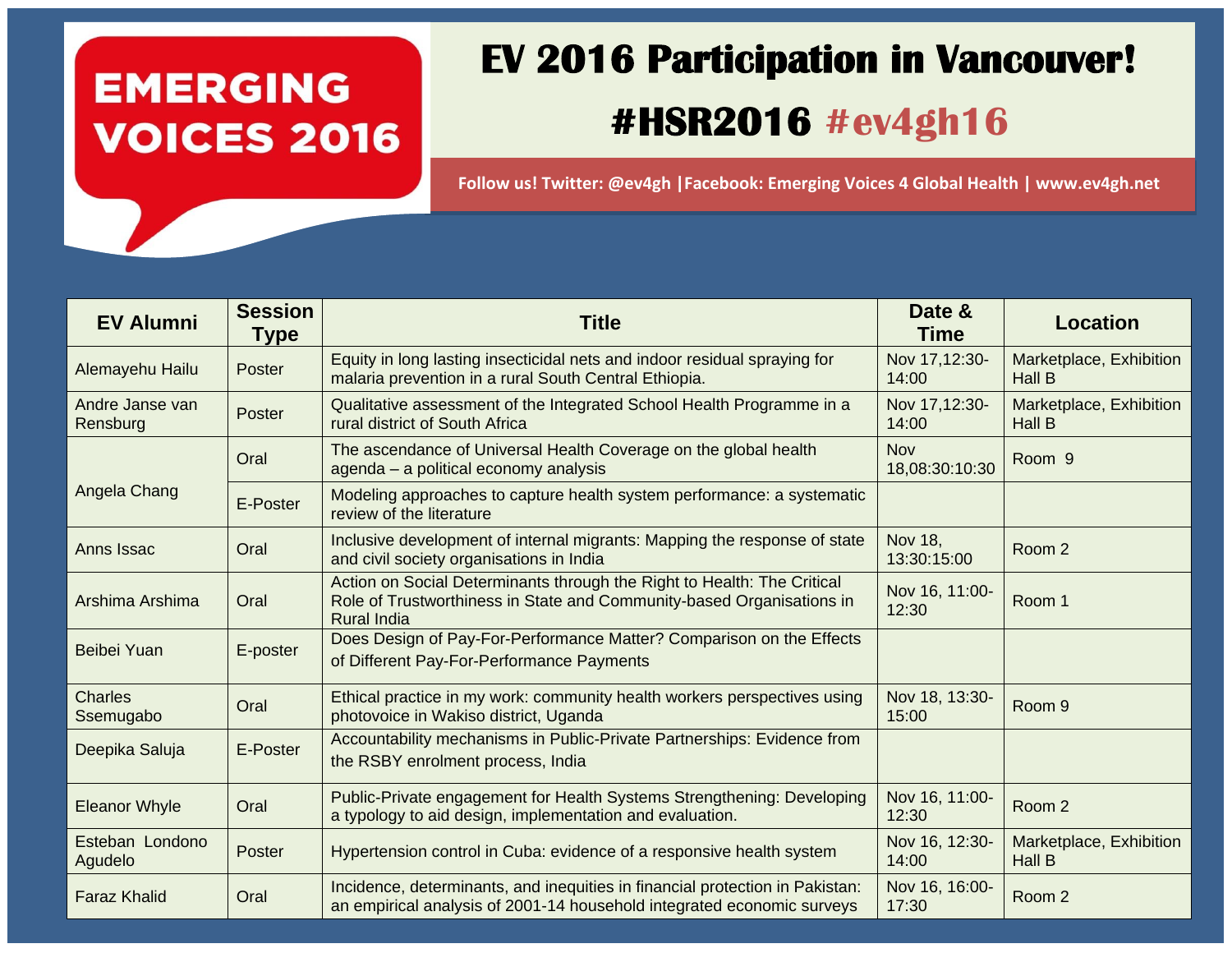## **EMERGING VOICES 2016**

### **EV 2016 Participation in Vancouver! #HSR2016 #ev4gh16**

**Follow us! Twitter: @ev4gh |Facebook: Emerging Voices 4 Global Health | www.ev4gh.net** 

| <b>EV Alumni</b>       | <b>Session</b><br><b>Type</b> | <b>Title</b>                                                                                                                                                                 | Date &<br><b>Time</b>   | <b>Location</b>                          |
|------------------------|-------------------------------|------------------------------------------------------------------------------------------------------------------------------------------------------------------------------|-------------------------|------------------------------------------|
| Isabel Kazanga         | Poster                        | Equity of Access to Essential Health Package in Malawi: A Perspective on<br><b>Uptake of Maternal Healthcare</b>                                                             | Nov 17,12:30-<br>14:00  | Marketplace, Exhibition<br>Hall B        |
| Joel Kiendrebeogo      | Poster                        | Pourquoi le financement basé sur les résultats au Tchad s'est-il arrêté<br>après la phase pilote ?                                                                           | Nov 16, 12:30-<br>14:00 | Marketplace, Exhibition<br>Hall B        |
| Joy Mauti              | Oral                          | Health in all policies (HiAP) approach in addressing the post-2015<br>sustainable development goals - prospects for Kenya                                                    | Nov 18, 11:00-<br>12;30 | Room 10                                  |
| <b>Juliet Aweko</b>    | Oral                          | Self-management of type 2 diabetes: contextualizing care and self-<br>management for pre-diabetes and diabetes among immigrants of non-<br>European descent in Stockholm     | Nov 16, 14:00-<br>15:30 | Room 14                                  |
| Laura Dean             | Poster                        | The Ebola outbreak and the Liberian Health System: country-led agenda<br>setting for health systems research through the case study of Neglected<br><b>Tropical Diseases</b> | Nov 16, 12:30-<br>14:00 | Marketplace, Exhibition<br>Hall B        |
| Nimali Widanapathirana | E-Poster                      | Perceived health status, its associations and the impact on primary<br>healthcare utilization: findings from a healthcare seeking study in an urban<br>setting in Sri Lanka  |                         |                                          |
| Robinson Karuga        | Poster                        | "Now we are talking of supportive supervision": participatory action<br>research to improve the quality of community health worker supervision in<br>Kenya                   | Nov 18, 12:00-<br>13:30 | Marketplace, Exhibition<br><b>Hall B</b> |
| Romelei Camiling       | Poster                        | Do not look away yet, mothers are not breastfeeding. Revisiting the<br>normative discourse from a health systems perspective.                                                | Nov 17,12:30-<br>14:00  | Marketplace, Exhibition<br>Hall B        |
| Sana Contractor        | Oral                          | Responsiveness of health systems to the needs of tribal women in India: A<br>study of women's experience with maternity services in Odisha, India                            | Nov 17, 16:00-<br>17:30 | Room 14                                  |
| <b>Sreytouch Vong</b>  | E-Poster                      | Why aren't women rising to the top? The gendered factors that affect<br>women's professional progression in the Cambodian health sector                                      |                         |                                          |